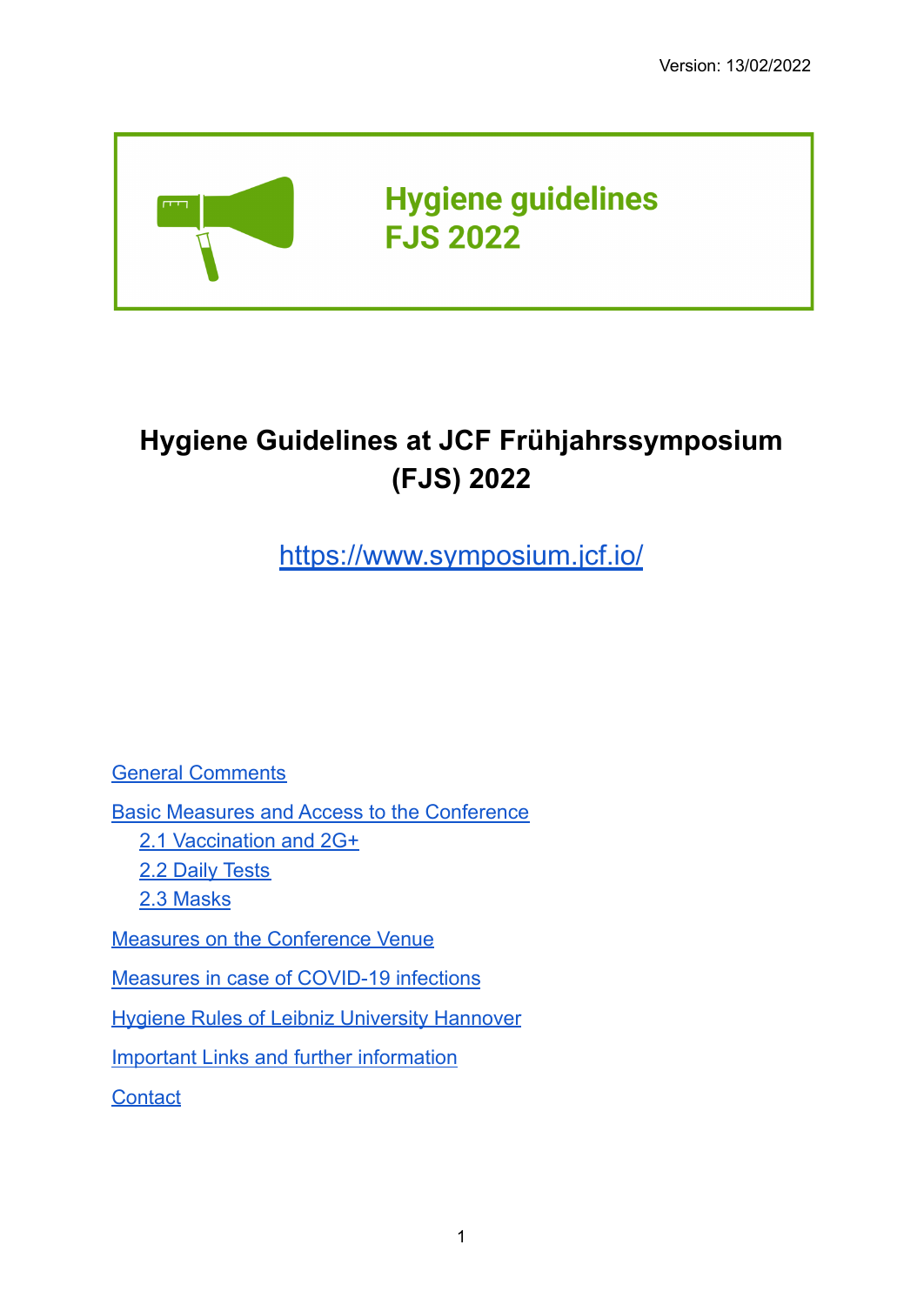## <span id="page-1-0"></span>**1. General Comments**

The safety of participants and staff during FJS is our highest priority. We are closely watching the development and changes in the overall pandemic situation and are in constant discussions with the university to guarantee a safe conference. Due to the risk of infection in Germany, we will implement an extensive medical-hygienic concept at our conference. Documents regarding hygiene rules at FJS will be updated regularly and can be found at [https://symposium.jcf.io/news.](https://symposium.jcf.io/news)

With attending the conference you agree that you will follow the implemented hygiene concepts. At the registration desk, you will need to confirm that you have carefully read and accepted the hygiene concept by signature in order to receive your conference name badge. If hygiene rules are not followed, we reserve our right to exclude you from the conference.

Please read this document carefully to make sure there are no problems for you to enter the conference, especially regarding the vaccination status. If you have questions regarding your vaccination status, if you cannot attend the conference or if you have any further questions, please contact [fjs-heads@jcf.io](mailto:fjs-heads@jcf.io).

## <span id="page-1-1"></span>**2. Basic Measures and Access to the Conference**

## <span id="page-1-2"></span>**2.1 Vaccination and 2G+**

It is only possible to attend the conference if you are fully vaccinated or recovered from COVID  $(2G+ rule)$  $(2G+ rule)$  $(2G+ rule)$ . In the beginning of the conference your digital vaccination certificate which exhibits that you are fully vaccinated with an authorized vaccination will be checked by the FJS Team. Please have your digital vaccination certificate (QR-code, will be scanned) and your ID card ready at the registration desk. Only with accepted vaccinations you will receive your conference name badge.

The authorized vaccinations are Comirnaty by BioNTech Manufacturing GmbH, COVID-19 Vaccine Janssen by Janssen-Cilag International NV, Nuvaxovid by Novavax CZ a.s., Spikevax by Moderna Biotech and Vaxzevria by AstraZeneca AB. Two vaccine doses of the vaccinations down below are necessary: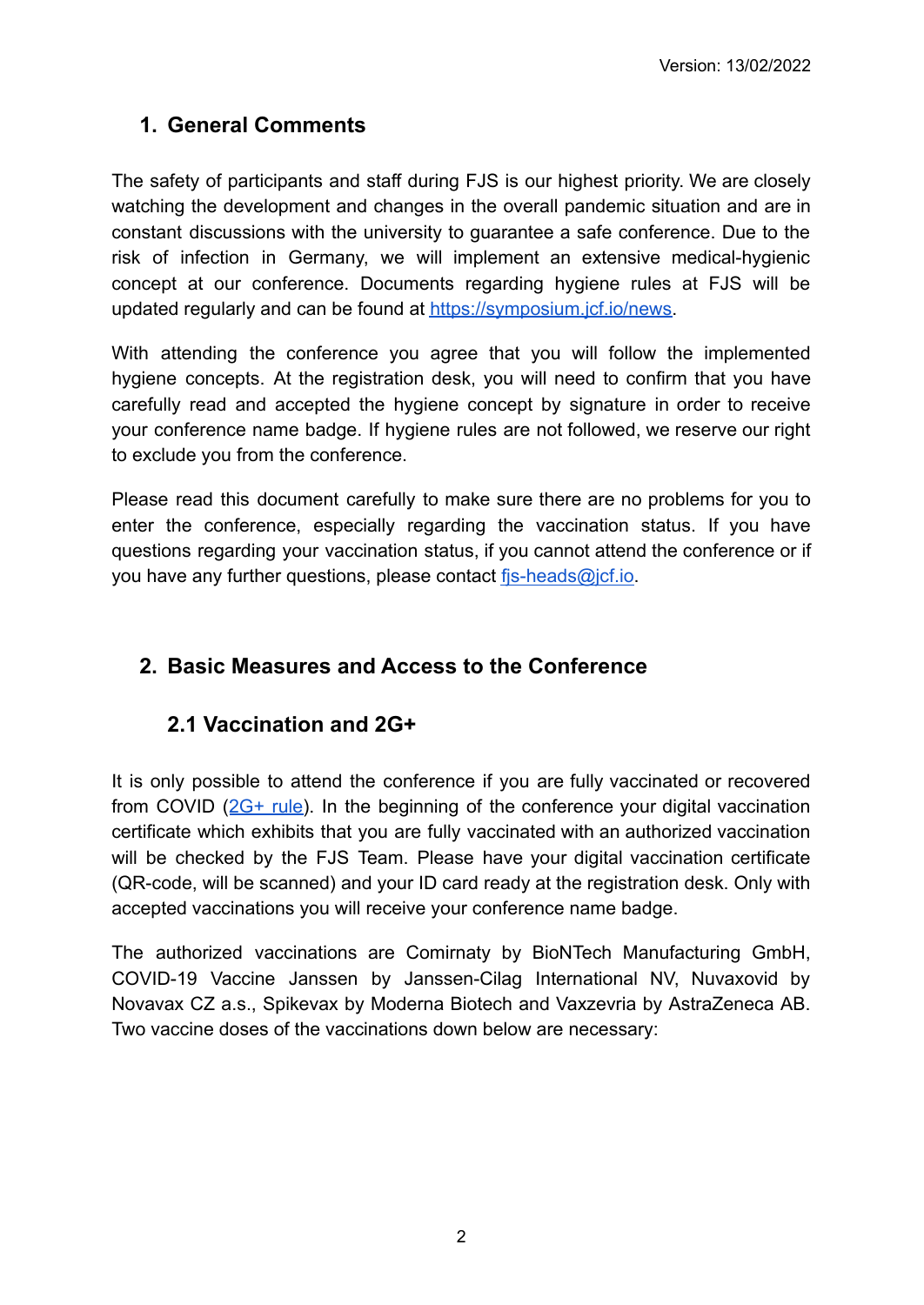| <b>Vaccine</b>                                     | <b>Marketing Authorisation</b><br><b>Holder</b> | <b>Number of vaccine doses</b><br>for complete vaccination |
|----------------------------------------------------|-------------------------------------------------|------------------------------------------------------------|
| Cormirnaty Auth. No.<br>EU/1/20/1528               | <b>BioNTech Manfacturing</b><br>GmbH / Pfizer   | 2                                                          |
| Spikevax Auth.No.<br>EU/1/20/1507                  | Moderna Biotech Spain, S.L.                     |                                                            |
| Vaxzevria Auth, No.<br>EU/1/21/1529                | AstraZeneca AB, Sweden                          | 2                                                          |
| COVID-19 Vaccine Janssen<br>Auth. No. EU/1/20/1525 | Janssen-Cilag International                     |                                                            |

If you want some more information about authorized vaccinations visit the website of the Paul-Ehrlich Institute:

[https://www.pei.de/EN/medicinal-products/vaccines-human/covid-19/covid-19-list-1.h](https://www.pei.de/EN/medicinal-products/vaccines-human/covid-19/covid-19-list-1.html;jsessionid=31FC72473346FF15C691147DB50DDEDD.intranet211) [tml;jsessionid=31FC72473346FF15C691147DB50DDEDD.intranet211](https://www.pei.de/EN/medicinal-products/vaccines-human/covid-19/covid-19-list-1.html;jsessionid=31FC72473346FF15C691147DB50DDEDD.intranet211)

Next to it, it is possible to be fully vaccinated with a combination of two different vaccines or with only one vaccine dose after an infection with COVID-19. The infection should be diagnosed using nucleic acid detection laboratory diagnostics (PCR, POC-PCR or other nucleic acid amplification technology methods). More informations can be found on the website of the Paul-Ehrlich Institute:

[https://www.pei.de/EN/newsroom/dossier/coronavirus/coronavirus-content.html;jsess](https://www.pei.de/EN/newsroom/dossier/coronavirus/coronavirus-content.html;jsessionid=995A13E684A0D3A0E042049BB763B3C6.intranet222?cms_pos=3) [ionid=995A13E684A0D3A0E042049BB763B3C6.intranet222?cms\\_pos=3](https://www.pei.de/EN/newsroom/dossier/coronavirus/coronavirus-content.html;jsessionid=995A13E684A0D3A0E042049BB763B3C6.intranet222?cms_pos=3)

**Important:** If your last vaccination or COVID-19 infection is older than six month you need a third vaccine dose ("booster vaccination") to count as fully vaccinated.

## <span id="page-2-0"></span>**2.2 Daily Tests**

Beside the vaccination certificate (or certificate of recovery) every participant and staff member has to show a negative rapid antigen test every morning or when you enter the conference for the first time on a certain day. This test may not be older than 12 hours. After your test is controlled by the FJS team, you will receive a specific color badge/wristband that allows you access to the conference on that specific day. Without the correct wristband you are not allowed to join the conference. Testing facilities for rapid antigen tests will be provided to all participants a few days before the start of the conference.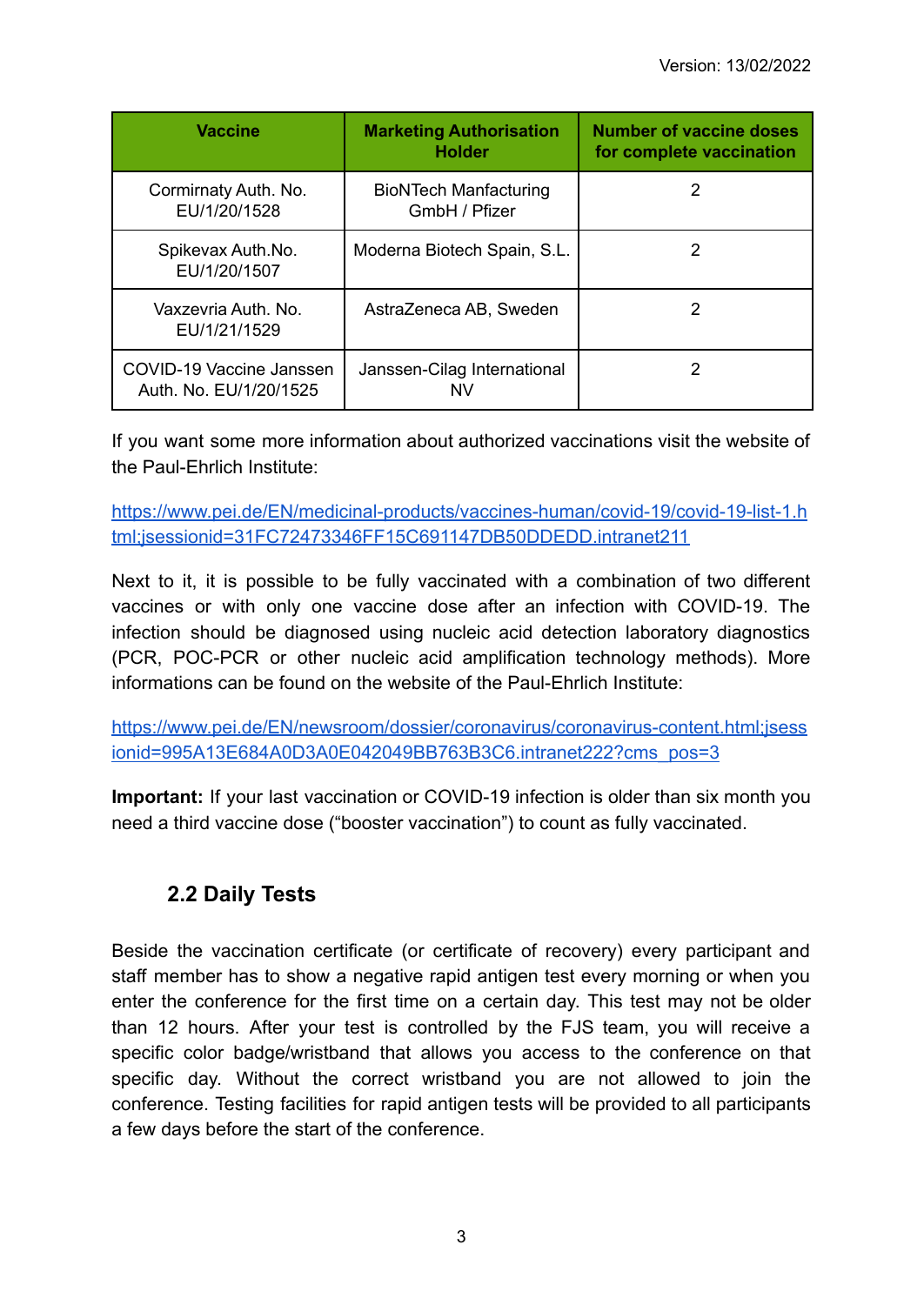#### <span id="page-3-0"></span>**2.3 Masks**

To enter the conference, it is mandatory to wear a FFP-2 or corresponding mask (KN95-/N95/KF94-/KF95). The mask has to be worn in the entire conference venue at all times and during all events.

#### <span id="page-3-1"></span>**3. Measures on the Conference Venue**

On the conference venue, the following rules and measures apply **generally**:

- It is mandatory to wear a FFP-2 or corresponding mask on the conference site (KN95 / N95 / KF94 / KF95).
- To consume drinks or snacks you are allowed to take off your mask, however you have to put the mask back on directly when you are finished.
- Hand sanitizer is provided at numerous stations around the conference site and in front of or in each room. In addition, every participant will receive a bottle of hand sanitizer in his conference bag. Additional hand sanitizer bottles are handed out at the registration desk free of charge upon request.
- Spatial separation and generous distance between sponsor booths, desks, bars or other spots at which people might gather is implemented.
- Only those FJS team members who are essential to running the conference are present to reduce the total number of people at the conference.
- Regular ventilation of the premises of the conference is performed.
- Events are held in separate rooms if possible.

The following additional rules and measures apply for **poster sessions**:

- You have to abide a safe distance from about 1.5 m to other people during discussions at the posters.
- Spatial separation and generous distance between poster boards is implemented.

The following additional rules and measures apply for **lectures** (plenary lectures, industry lectures, oral presentations, panel discussion, opening & closing ceremonies):

● At the registration desk you get your personal seat number in the lecture hall

The following additional rules and measures apply for **events with food and drinks** (Lunch Break, Welcome Reception, Conference Dinner etc.):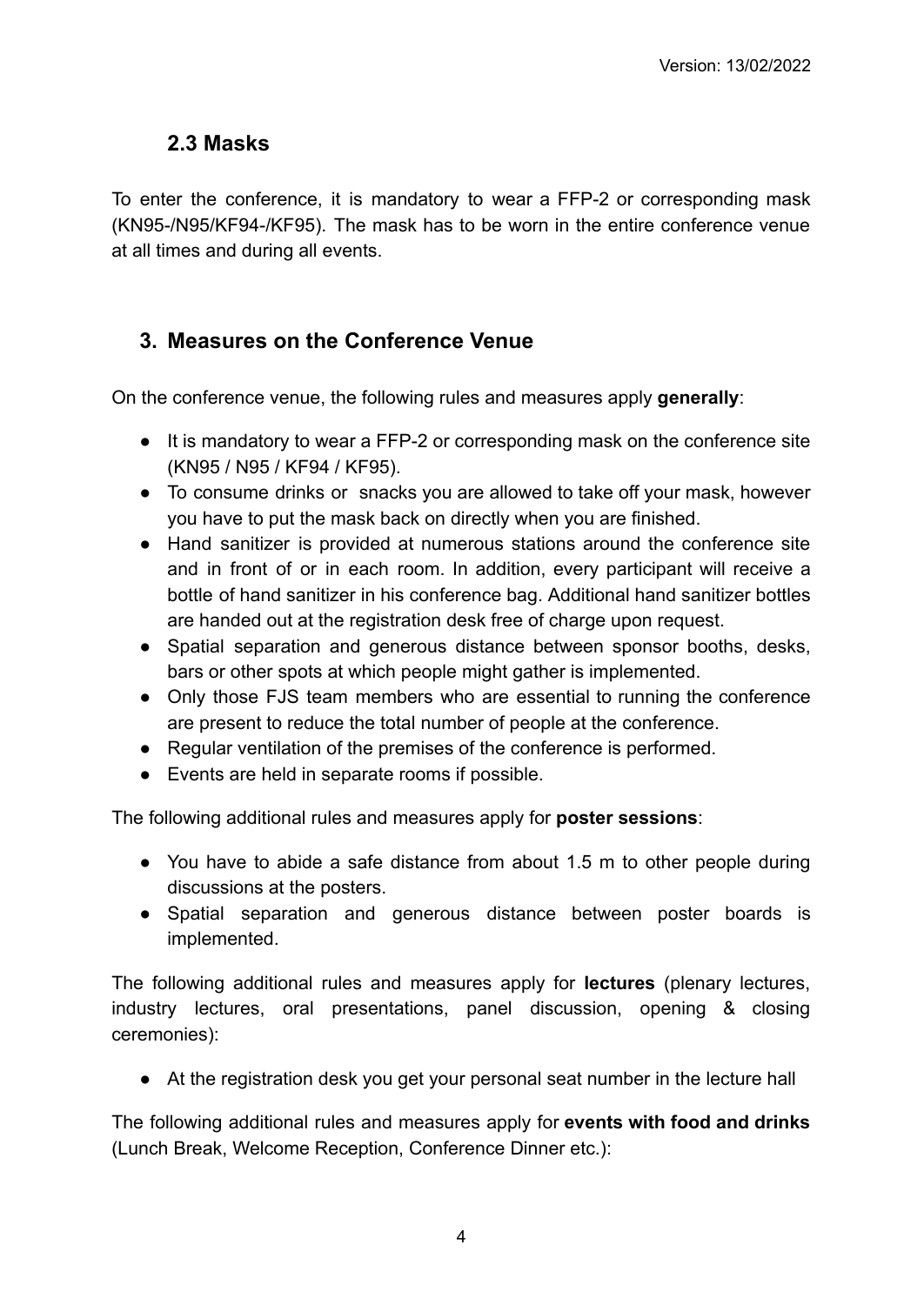- At the bars or the buffet you have to wear a FFP-2 or corresponding mask.
- To consume drinks or snacks you are allowed to take off your mask, however you have to put the mask back on directly when you are finished.
- Use a paper tower to tap the coffee in the coffee pot.
- You are not allowed to eat or drink in the corridor.
- According to current measures, it is not possible to serve the conference dinner inside the conference venue. At the conference dinner you are therefore only allowed to eat outside, so we ask you to bring warm clothes. You will be provided with more information regarding the conference dinner closer to the conference.
- You have to abide a safe distance from about 1.5 m to other people if possible.

#### <span id="page-4-0"></span>**4. Measures in case of COVID-19 infections**

If you feel uncomfortable or have symptoms of a COVID-19 infection we ask you to stay at home and don't enter the conference venue. All participants and staff are tested daily to prevent the spread of COVID-19. In case of positive tests, participants are not allowed to enter the conference.

In case of a large number of positive tests in a single day, cancellation of the conference remains a possible measure.

## <span id="page-4-1"></span>**5. Hygiene Rules of Leibniz University Hannover**

We would like to mention that at Leibniz University Hannover, host of the conference, a 3G rule is in place and wearing masks is mandatory inside. If you enter the university without appropriate documents, you will be banned from the venue and legal proceedings can be charged against you due to trespassing.

Further information available at [https://www.uni-hannover.de/en/universitaet/aktuelles/corona/meldungen/.](https://www.uni-hannover.de/en/universitaet/aktuelles/corona/meldungen/)